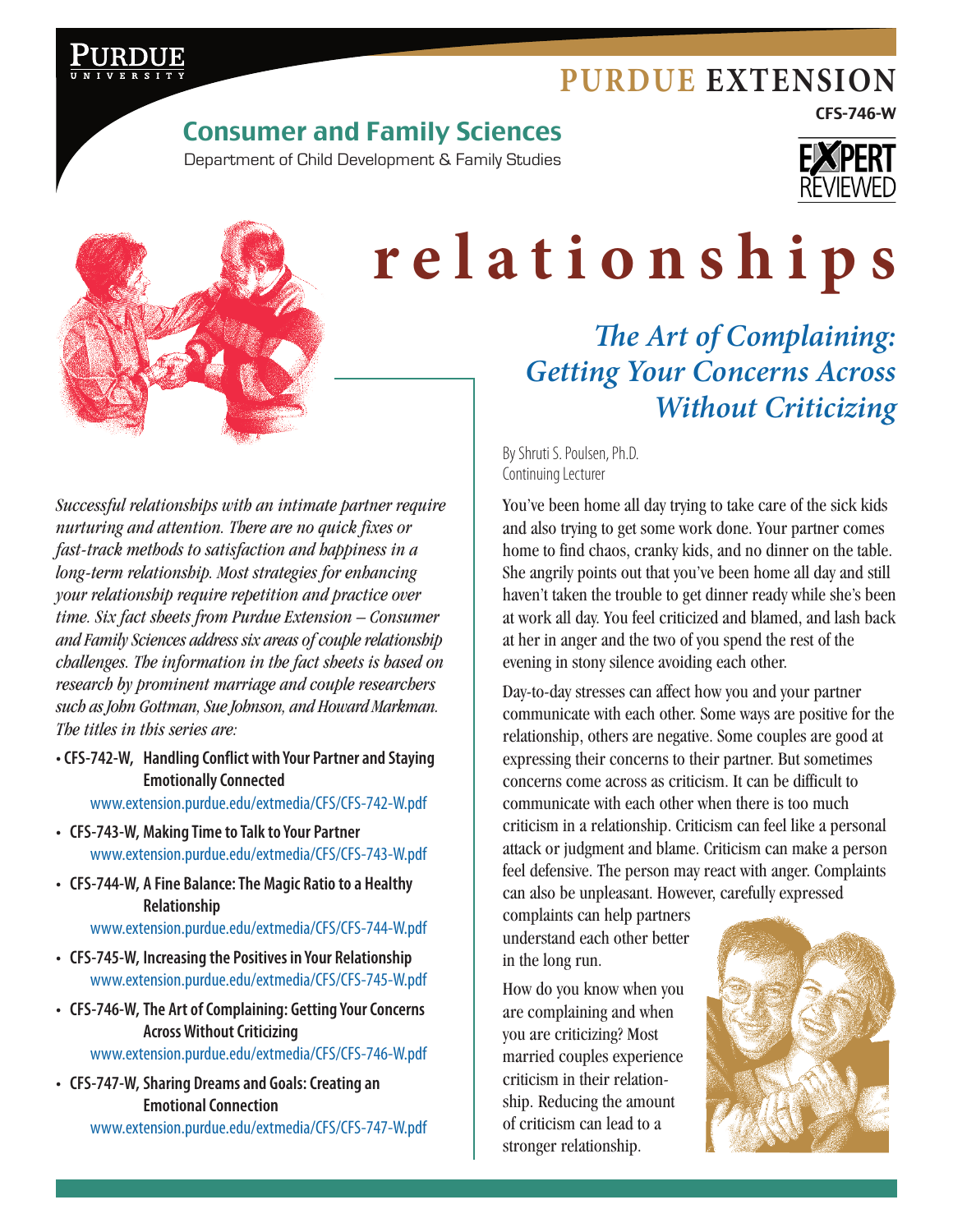Reducing the amount of criticism can also help you better maintain that "magic ratio" that is described in the fact sheet *A Fine Balance: The Magic Ratio to a Healthy Marriage* CFS-744-W. [Learning the difference between complaint and](http://www.extension.purdue.edu/extmedia/CFS/CFS-744-W.pdf)  criticism can help you decide how to interact with your partner so that he or she can understand you better.

# The difference between criticism and complaint

*Criticism.* The information expressed through criticism is usually not specific. It may have blaming in it. The expression is usually harsh and judgmental. It may cause the other person to go on the defensive and become angry. Criticism tends to focus on a person's character or personality.

#### *Examples of criticisms*

- You never help around the house; you're so lazy!
- • You're so messy. You always leave stuff everywhere!
- You never take me anywhere fun! We spend all weekend cooped up and bored!

*Complaint.* This can be a specific statement of anger, unhappiness, or other negative feeling. You tell your partner that you are angry, unhappy, or displeased about something he or she has done. Complaints provide your partner with specific information about your feelings. They also provide specific information about your partner's behavior that bothers you.

#### *Examples of complaints*

- I am angry that you didn't take the trash out earlier this morning even though I asked you to get it out there before the trash pickup.
- We made plans to meet for lunch today. When you didn't show up, it made me feel like you didn't care about me.
- It upset me when I came home and the laundry was still in the washer. You had promised me that you would put it in the dryer before you left for work.

# Compare and contrast: Criticisms and complaints

*Criticism:* You never want to do anything fun with me!

*Complaint:* When you go out every night with your friends, I feel unhappy that we don't spend as much time with each other as I'd like.

*Criticism:* You are so irresponsible — you always leave the lights on every night.

*Complaint:* It upset me when I came downstairs this morning and found all the lights on.

> We agreed last night that our last electric bill was too high. You said you would be careful to turn them off before you went to bed.

> > *Criticism:* You never want to spend the holidays with my family! You are so selfish!

*Complaint:* We agreed that this year we would spend Thanksgiving with my parents. When you made different plans

with your family without talking to me, I felt hurt and felt you ignored my wishes.

- The words and the tone of voice you use to talk to your partner can help you decide whether you are criticizing or complaining. Think about a recent interaction with your partner. Consider the following when deciding whether you were complaining or criticizing:
- Is your tone of voice loud, angry, or blaming? This could feel like criticism to your partner. When expressing a legitimate complaint, consider your tone of voice. Try lowering your volume and changing the tone so that is less harsh or angry.
- Are you using words such as "always," "never," or "all the time?" These words are not very specific. They don't provide your partner with enough useful information. They may sound critical to him or her. Try providing a specific instance when your partner engaged in the behavior that bothers you and stick to that instance. It is more helpful for your partner to hear about the specific time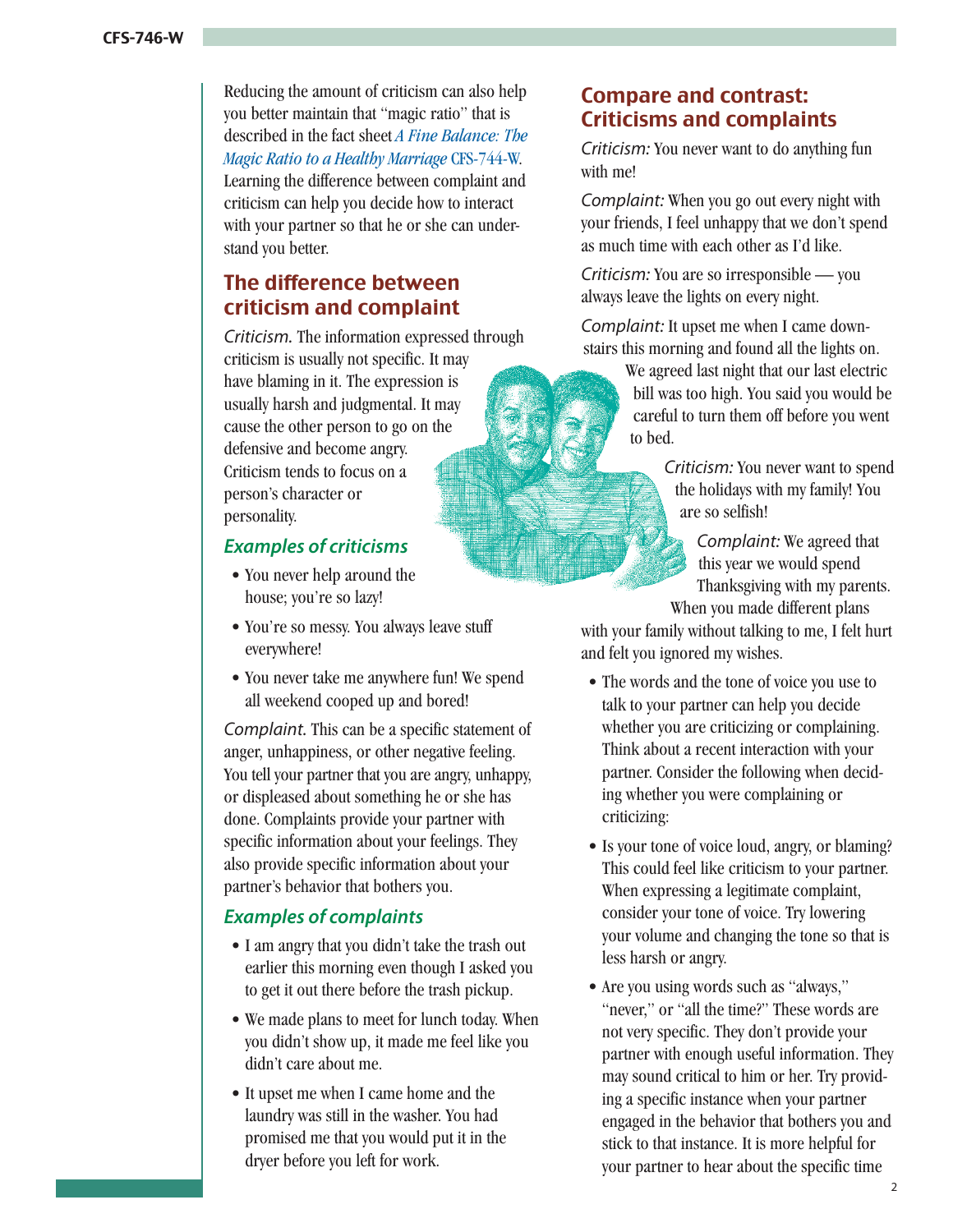when she did something to bother you rather than feeling like she is "always" to blame for your unhappiness.

- Are you using "I" statements? For example, "I feel angry" gives your partner very specific information about your feelings. "I" statements help you provide good information to your partner about how you are feeling. They also help you to take responsibility for your own feelings.
- Can you give your partner some specific information about his or her behavior that is bothering you? This is a complaint about his or her behavior. It does not criticize your partner's personality. For example, saying "you are so self-centered" can feel blaming and judgmental to your partner. Instead saying, "I felt hurt when you forgot my birthday" gives your partner specific information about the behavior that hurt you without criticizing.
- Criticisms usually focus on past events, hurts, and disappointments you may have experienced with your partner. Stay focused on the present or immediate issue, concern or behavior. Try to avoid "throwing in the kitchen sink" when airing complaints.
- Focusing on the feelings and behaviors that you and your partner are experiencing in the

present can help you both express and air your concerns without criticizing or blaming.

# Complaints can strengthen a relationship

According to marriage researcher John Gottman, no relationship is without criticisms. But criticizing can become a habit. This habit can be very damaging to the stability of a couple's relationship. Complaints often express anger and other negative feelings. But they also provide your partner with more specific information that helps him or her better understand you and your feelings.

# Activities to help you complain positively

The following exercises/activities will help you start thinking about how to implement the suggestions and strategies from this fact sheet.

- Think of three issues that you tend to criticize in your partner or your relationship.
- List these three issues in a journal.
- Now try to rephrase these criticisms so that they are less blaming and judgmental.
- • Use "I" statements, take ownership for your own feelings, and provide information about the specific behavior that is bothering you.